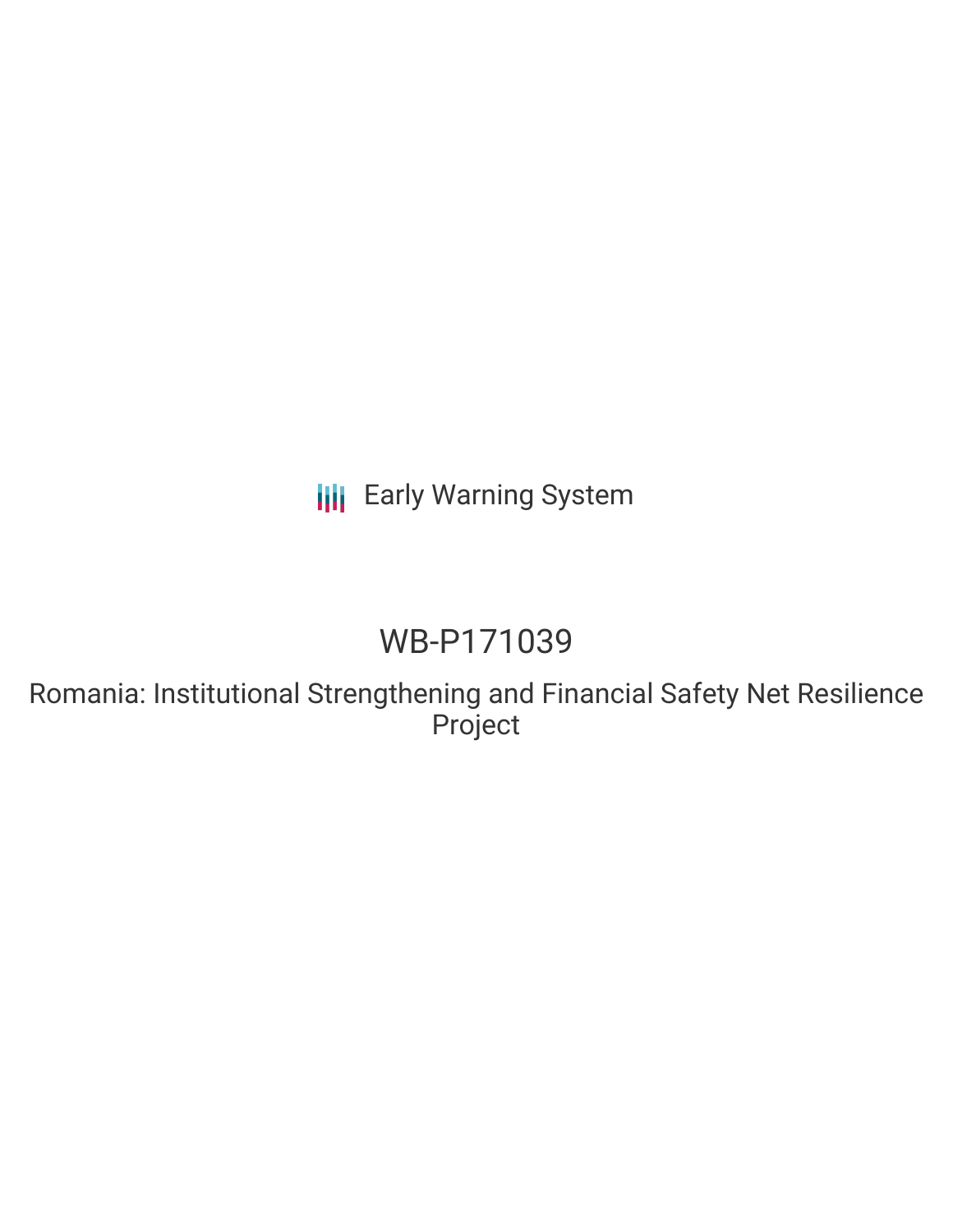

# Early Warning System Romania: Institutional Strengthening and Financial Safety Net Resilience Project

## **Quick Facts**

| <b>Countries</b>               | Romania                            |
|--------------------------------|------------------------------------|
| <b>Financial Institutions</b>  | World Bank (WB)                    |
| <b>Status</b>                  | Proposed                           |
| <b>Bank Risk Rating</b>        | FI                                 |
| <b>Voting Date</b>             | 2020-03-02                         |
| <b>Borrower</b>                | <b>Bank Deposit Guarantee Fund</b> |
| <b>Sectors</b>                 | Finance                            |
| <b>Investment Type(s)</b>      | Loan                               |
| <b>Investment Amount (USD)</b> | \$452.00 million                   |
| <b>Project Cost (USD)</b>      | \$452.00 million                   |

WB-P171039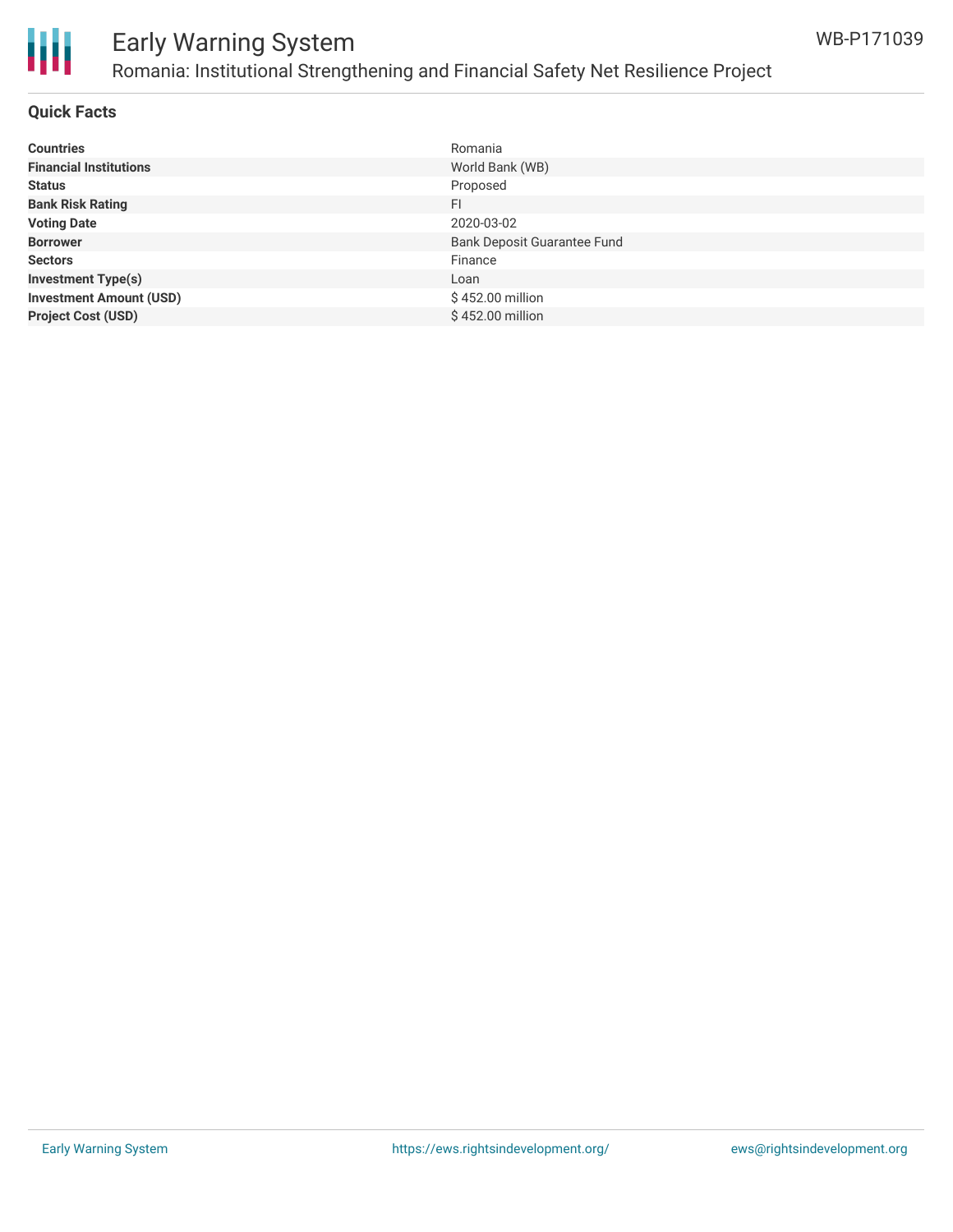

## Early Warning System Romania: Institutional Strengthening and Financial Safety Net Resilience Project

### **Project Description**

According to the Bank's website, this project aims to strengthen the institutional and financing mechanism of the Deposit Insurance Agency to effectively deal with a financial sector crisis. This will entail expanding the reach of the financial safety net to include currently vulnerable individuals.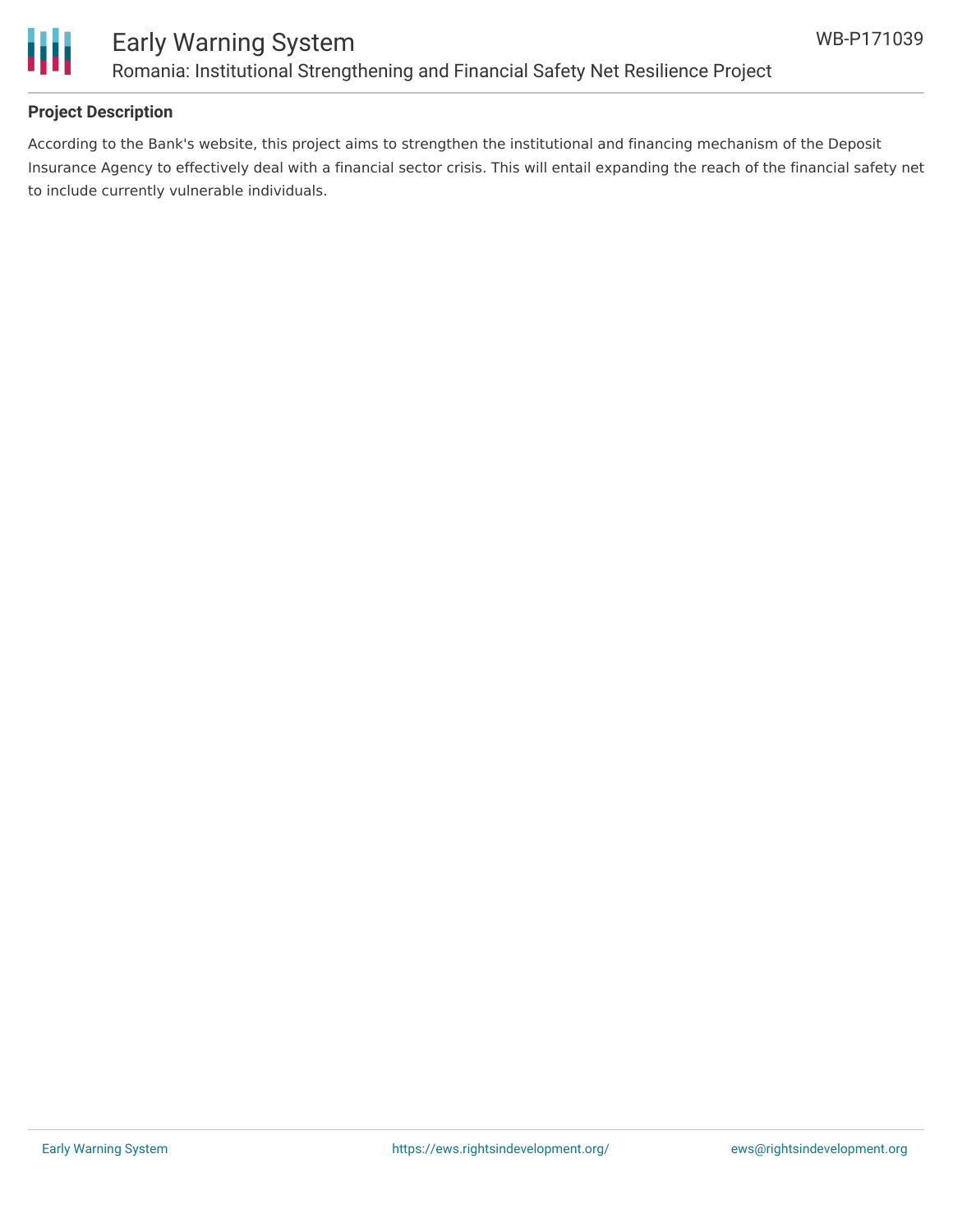

### **Investment Description**

World Bank (WB)

At the time of writing, the Bank Deposit Guarantee Fund has the option of a contingent Investment Project Financing or an Investment Project Financing Deferred Draw Down.

#### **Financial Intermediary**

Financial Intermediary: A commercial bank or financial institution that receives funds from a development bank. A financial intermediary then lends these funds to their clients (private actors) in the form of loans, bonds, guarantees and equity shares. Financial intermediaries include insurance, pension and equity funds. The direct financial relationship is between the development bank and the financial intermediary.

• Bank Deposit [Guarantee](file:///actor/2204/) Fund (Financial Intermediary)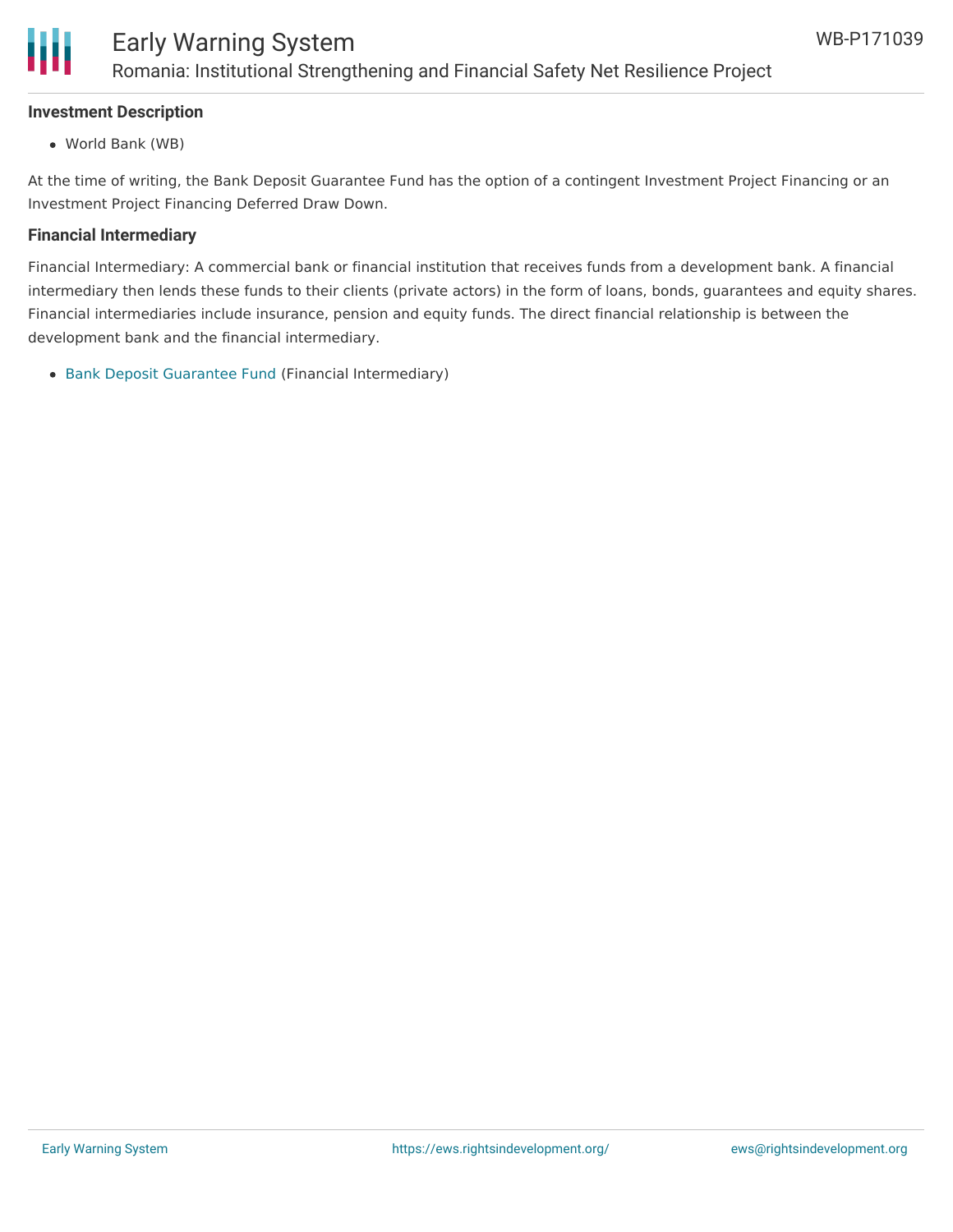

### **Contact Information**

Implementing Agencies: Bank Deposit Guarantee Fund (FGDB). Petre Tulin; General Director. [petre.tulin@fgdb.ro](mailto:petre.tulin@fgdb.ro)

#### **ACCOUNTABILITY MECHANISM OF WORLD BANK**

The World Bank Inspection Panel is the independent complaint mechanism and fact-finding body for people who believe they are likely to be, or have been, adversely affected by a World Bank-financed project. If you submit a complaint to the Inspection Panel, they may investigate to assess whether the World Bank is following its own policies and procedures for preventing harm to people or the environment. You can contact the Inspection Panel or submit a complaint by emailing ipanel@worldbank.org. You can learn more about the Inspection Panel and how to file a complaint at: http://ewebapps.worldbank.org/apps/ip/Pages/Home.aspx.